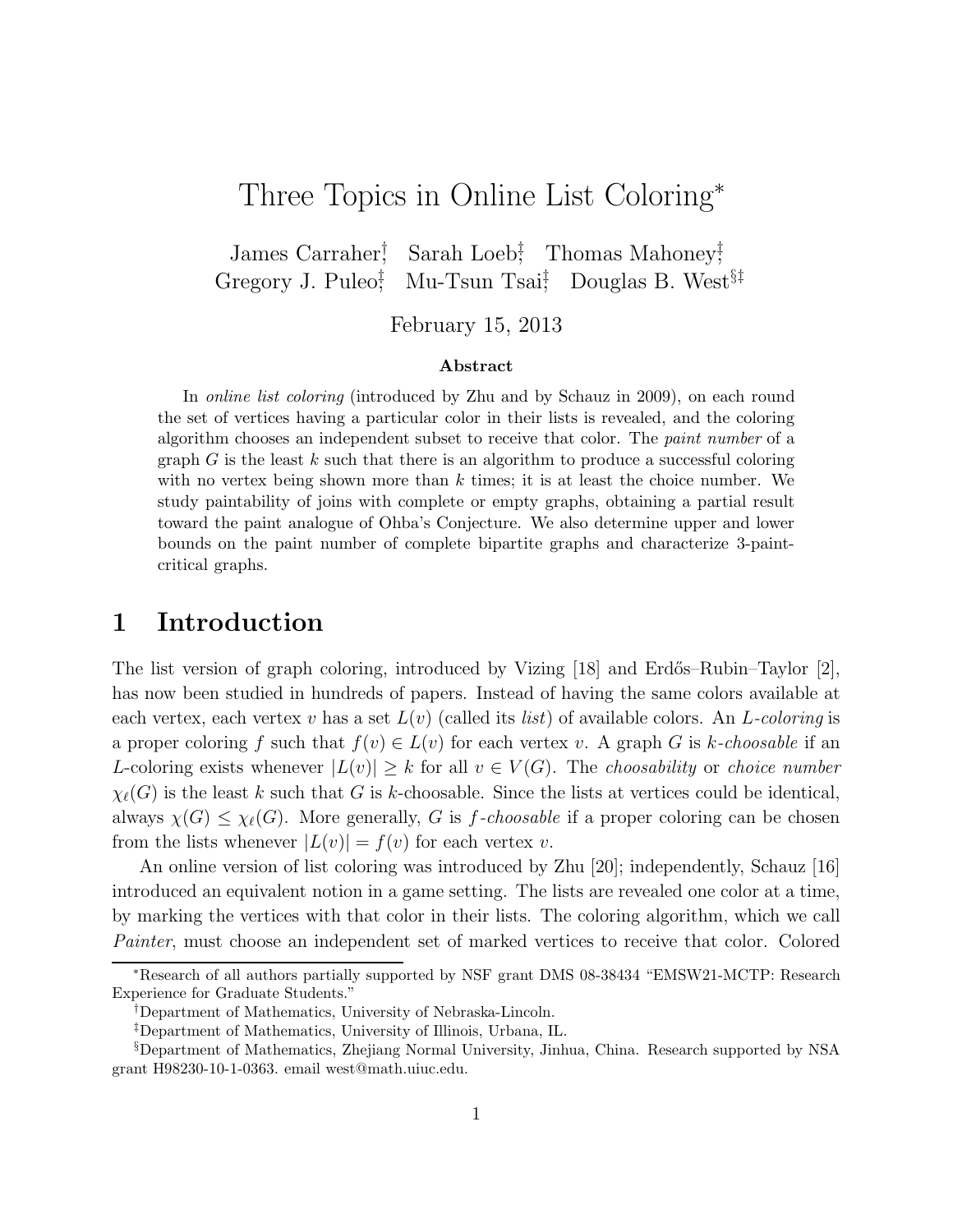vertices will not be marked again; in essence, they are removed from the graph. The online *choice number*  $\chi_p(G)$  (also called the *paintability* or *paint number*) is the least k such that Painter can guarantee producing a proper coloring with no vertex marked more than k times.

More generally, each vertex v can tolerate being marked  $f(v)$  times before it must be colored, and the graph is f-paintable if Painter can guarantee coloring the graph subject to these tolerances. When G is f-paintable with  $f(v) = k$  for all v, we say that G is k-paintable; the online choice number is the least  $k$  such that  $G$  is  $k$ -paintable.

In the game setting, Painter has an adversary called *Lister* who specifies the marked sets. Again each vertex v has a tolerance  $f(v)$ . Lister wins by marking some vertex v more than  $f(v)$  times; Painter wins by producing a proper coloring before this happens. To facilitate discussion, we imagine a pile of  $f(v)$  tokens at v. When Lister marks v, one of these tokens used, and Lister wins if  $v$  is marked when it has no tokens.

The behavior of Lister models the need for Painter to win against "worst-case" presentation of lists in online list coloring, so the problems are equivalent. (Schauz originally called the players "Mr. Paint and Mrs. Correct"; "Marker/Remover" has also been used.)

If G is not f-choosable, then G is not f-paintable, since Lister can mimic a bad list assignment L by marking in round i the set  $\{v \in V(G): i \in L(v)\}$ ; winning moves by Painter would form an L-coloring, which does not exist. In particular,  $\chi_p(G) \geq \chi_{\ell}(G) \geq \chi(G)$ . These values may all be distinct; they equal 4, 3, 2 for  $K_{4,r}$  when  $12 \le r \le 18$ , for  $K_{5,s}$  when  $9 \leq s \leq 12$ , and for  $K_{6,t}$  when  $8 \leq s \leq 10$ .

### Question 1.1. Does there exist G such that  $\chi_p(G) - \chi_{\ell}(G)$  is arbitrarily large? At least 2?

For example, let  $G = K_{3,\dots,3}$  with k parts. Kierstead [6] proved  $\chi_{\ell}(G) = \lceil (4k-1)/3 \rceil$ . Another proof appears in [9], where the authors also showed  $\chi_p(G) \leq 3k/2$ . However, it remains unknown whether  $\chi_p(G) > [(4k-1)/3]$ . Another candidate is  $K_{m,m}$ . Using the bound by Radhakrishnan and Srinivasan [15] on the number of edges needed to form a nonk-choosable k-uniform hypergraph, Alon observed that  $\chi_{\ell}(K_{m,m}) \leq \lg m - (\frac{1}{2} - o(1)) \lg \lg m$ , but [7] showed only  $\chi_p(K_{m,m}) \le \lg m$ . As yet no graph G is known with  $\chi_p(G) - \chi_\ell(G) > 1$ .

Since  $\chi_{\ell}(G) \geq \chi(G)$ , a theme in the study of choosability has been to show that some earlier upper bound on  $\chi(G)$  holds also for  $\chi_{\ell}(G)$ , thereby strengthening the earlier result. Since always  $\chi_p(G) \geq \chi_{\ell}(G)$ , paintability can be studied in a similar way. Schauz strengthened several choosability results to paintability, showing [16] that planar graphs are 5-paintable and that bipartite graphs are  $\Delta(G)$ -edge-paintable. In [17] and [3], he strengthened the Alon–Tarsi Theorem [1] to the setting of paintability by a purely combinatorial proof, and from this he obtained strengthenings to paintability of various choosability consequences of the Alon–Tarsi Theorem. In the language of on-line choosability, Zhu [20] characterized 2-paintable graphs and proved results about 3-paintability for complete bipartite graphs.

Since  $\chi_{\ell}(G) \geq \chi(G)$ , it is natural to ask when  $\chi_{\ell}(G) = \chi(G)$ ; such graphs are *chromaticchoosable.* Analogously (and more restrictively), G is *chromatic-paintable* if  $\chi_p(G) = \chi(G)$ .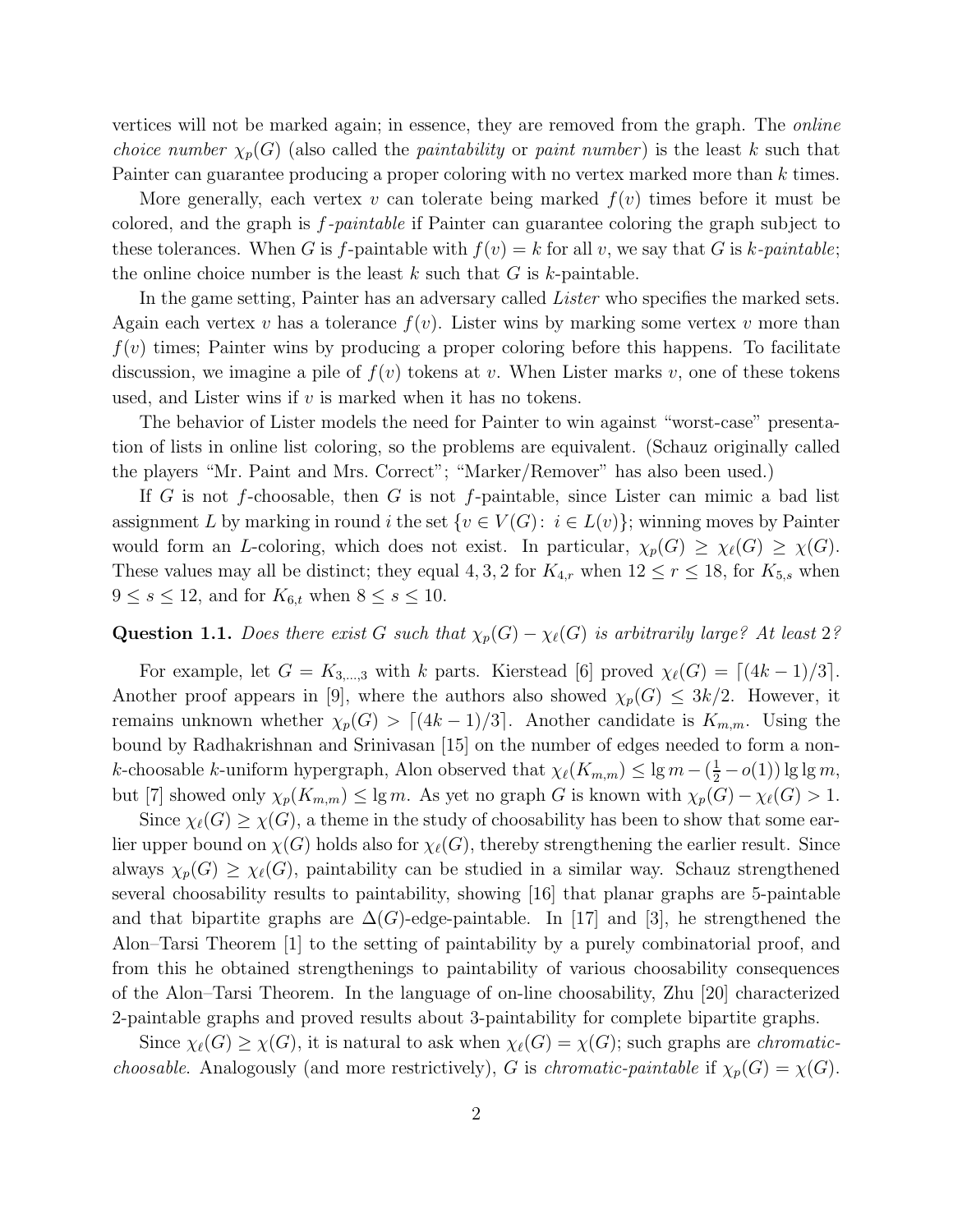Ohba [11] conjectured that G is chromatic-choosable when  $|V(G)| \leq 2\chi(G)+1$ ; after partial results in [8, 11, 12, 14], this was proved by Noel, Reed, and Wu [10]. Various researchers (see [7]) observed that the complete multipartite graph  $K_{2,\dots,2,3}$  is chromatic-choosable but not chromatic-paintable, so the paintability analogue is slightly different:

### **Conjecture 1.2.** [5] If  $|V(G)| \leq 2\chi(G)$ , then G is chromatic-paintable.

In [5], the Combinatorial Nullstellensatz was used to show that  $K_{2,\dots,2}$  and several similar graphs with  $|V(G)| = 2\chi(G)$  are chromatic-paintable. For  $K_{2,\dots,2}$  this was reproved in [7] by an explicit strategy for Painter. A weaker version of Conjecture 1.2 would be  $\chi_p(G) = \chi(G)$ when  $|V(G)| \leq c\chi(G)$ , for some  $c \in (1, 2]$ .

Lacking such a result, we study lower-order terms. Ohba [11] proved that  $G$  is chromaticchoosable when  $|V(G)| \le \chi(G) + \sqrt{2\chi(G)}$ . We strengthen and extend this in Section 2, proving that G is chromatic-paintable when  $|V(G)| \leq \chi(G) + 2\sqrt{\chi(G) - 1}$ . The join of graphs G and H, denoted<sup>∗</sup>  $G \oplus H$ , obtained by adding to the disjoint union of G and H the edges  $\{uv: u \in V(G), v \in V(H)\}$ . We show that if G is k-paintable and  $|V(G)| \leq \frac{t}{t-1}k$ , then  $\chi_p(G \oplus \overline{K}_t) \leq k+1$ . The application then follows by induction on the chromatic number. We also prove for all G that  $G \oplus K_t$  is chromatic-paintable when t is sufficiently large; this was proved independently by Kozik, Micek, and Zhu [9] and used there to obtain a slightly weaker strengthening of Ohba's result.

In Section 3, the general problem of f-paintability leads to a recurrence that provides an upper bound on the smallest r such that  $K_{k+j,r}$  is not k-paintable. This echoes both the elementary result by Vizing [18] that  $K_{k,r}$  is k-choosable if and only if  $r \leq k^k$  and the subsequent result by Hoffman and Johnson [4] that  $K_{k+1,r}$  is k-choosable if and only if  $r < k^k - (k-1)^k$ . It turns out that  $K_{k,r}$  is k-paintable if and only if  $r < k^k$ , but  $K_{k+1,r}$  fails to be k-paintable when r is smaller than  $k^k - (k-1)^k$  by a constant fraction.

A graph is paint-critical if every proper subgraph has smaller paint number. Building on results in [19], in Section 4 we characterize paint-critical graphs with paint number 3. The list is similar to the characterization of 3-choice-critical graphs by Voigt [19]. The 3-paint-critical graphs are the odd cycles, the complete bipartite graph  $K_{4,2}$ , "bicycles" (graphs consisting of two edge-disjoint cycles connected by one path of length at least 0), and certain "theta-graphs". The *generalized theta-graph*  $\Theta_{\ell_1,\ldots,\ell_k}$  consists of two vertices joined by internally disjoint paths of lengths  $\ell_1, \ldots, \ell_k$ . The rest of the list of paint-critical graphs with paint number 3 consists of  $\Theta_{2r,2s,2t}$  and  $\Theta_{2r-1,2s-1,2t-1}$  with  $r \ge 1$  and  $s,t \ge 2$ . Riasat and Schauz [13] independently explored 3-paint-critical graphs, giving for example a characterization of the minimal ones with respect to vertex deletion.

<sup>\*</sup>This notation is new; it is consistent with the "Czech notation" introduced by Nešetřil in which the notation displays the result of the operation on  $K_2$  and  $K_2$ , it evokes the additivity of the vertex sets, and it avoids conflicting with the proper use of "+" for disjoint union.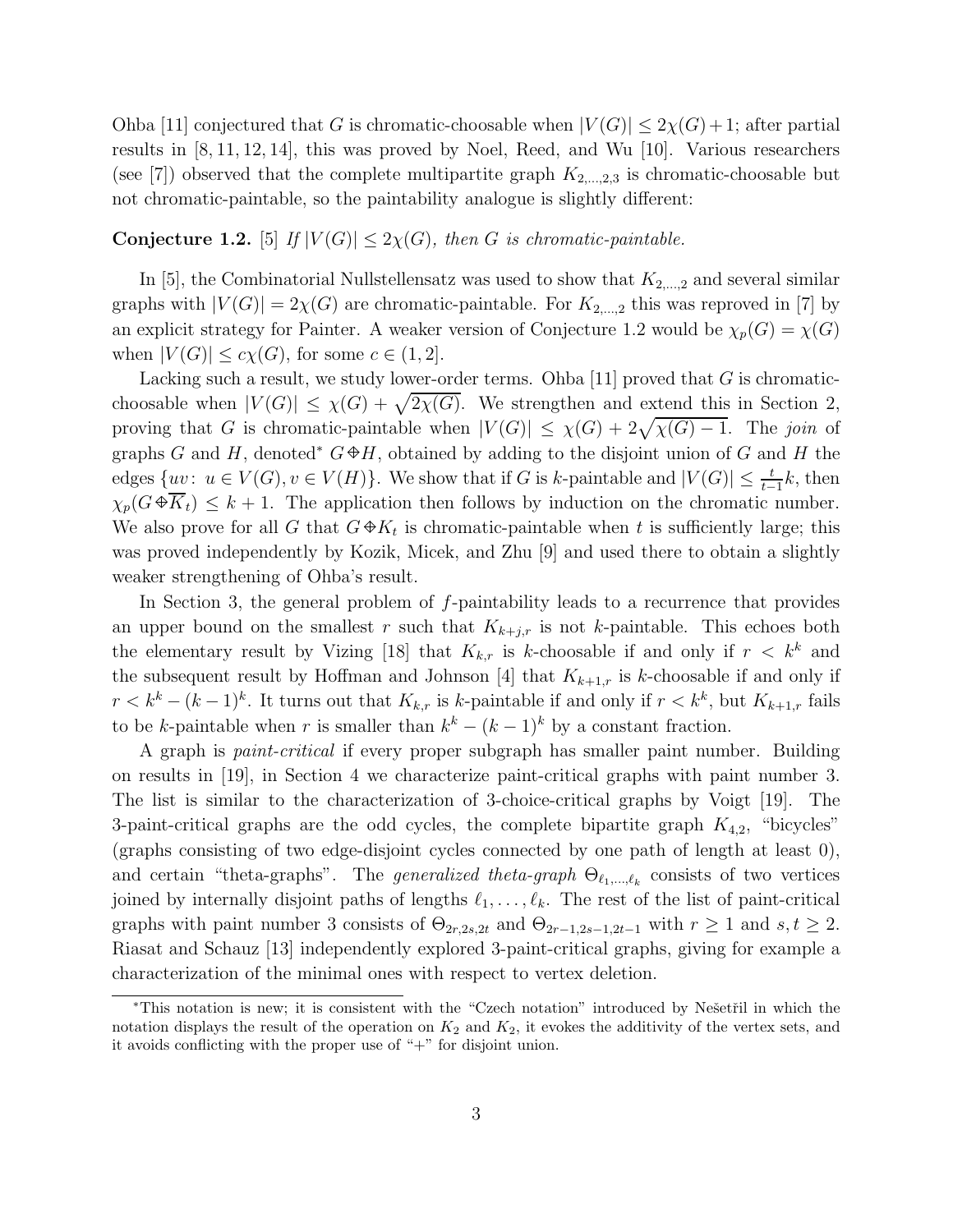# 2 Paintability of Graph Joins

In this section we strengthen results of Ohba [11]. When describing strategies, we say that Lister marks or plays M and that Painter deletes or colors an independent subset of M. When f is a token assignment on G and  $H \subseteq G$ , we say that H is f-paintable when Painter has a winning strategy on H for the restriction of f to  $V(H)$ ; that is, when each vertex of H starts with  $f(v)$  tokens. Let  $d_G(v)$  denote the degree of vertex v in a graph G.

Proposition 2.1. The following statements hold for Lister/Painter games.

(a) If G is f-paintable, then every subgraph  $H$  of G is f-paintable.

(b) If  $f(v) > d_G(v)$ , then G is f-paintable if and only if  $G - v$  is f-paintable.

(c) If G is not f-paintable, then Lister can force a win with no marked set before the last being independent.

*Proof.* (a) Edge deletion does not invalidate Painter moves, so we may let  $H$  be an induced subgraph. In the game on  $H$ , Painter can respond to Lister's moves as in  $G$  and win.

(b) By (a), we may assume that  $G - v$  is f-paintable. To win on G, Painter follows a winning strategy for  $G - v$ , deleting v when marked only if none of its neighbors are deleted by that strategy. In this way at most  $d_G(v)$  tokens will be used at v, so Lister cannot win.

 $(c)$  If Lister plays an independent set M, then Painter can delete it, and Lister must then win on the remaining graph. Hence Lister can win by not playing  $M$  and instead playing the rest of the game on the rest of the graph.  $\Box$ 

The importance of Proposition 2.1(b) is that if in the course of the game on a graph  $H$  a position arises in which a vertex has more remaining tokens than its remaining degree, then this vertex can be deleted without affecting who wins. For example, d-degenerate graphs (where every subgraph has a vertex of degree at most d) are  $(d+1)$ -paintable. We thus invoke Proposition 2.1(b) to discard vertices by saying "by degeneracy".

The observations in Proposition 2.1 lead to our tool for extending Ohba's Theorem. In the special case  $t = 1$ , the second condition is vacuous, implying (when iterated) that  $G \oplus K_r$ is  $(k + r)$ -paintable when G is k-paintable.

**Theorem 2.2.** If G is k-paintable and  $|V(G)| \leq \frac{t}{t-1}k$ , then  $G \oplus \overline{K}_t$  is  $(k+1)$ -paintable.

*Proof.* We give an explicit strategy for Painter. Let  $T$  denote the added independent set of t vertices. By Proposition 2.1(c), we may assume that Lister marks at least one vertex in  $V(G)$  until no such vertices remain.

Let S be a winning strategy for Painter on G with k tokens at each vertex. Painter uses S until  $V(G)$  is exhausted, except for one special round associated with the extra token at the vertices of G. When Lister plays M, say that the vertices of  $T - M$  are *omitted*. Painter responds within  $M \cap V(G)$  as specified by S, unless condition (\*) holds: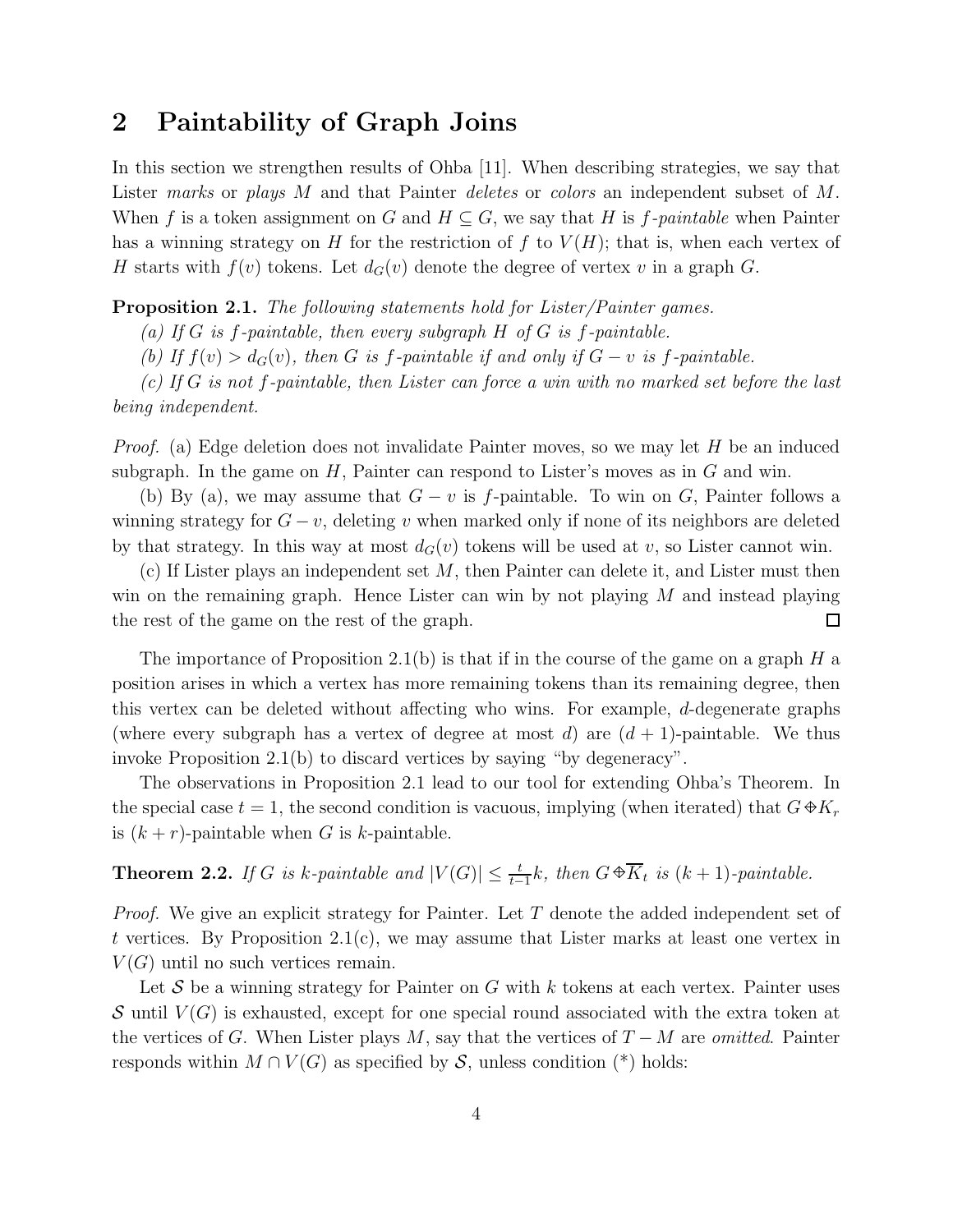Each vertex of  $T - M$  has been omitted in at least  $\mu$  rounds, where  $\mu = \frac{k}{t-1}$  $t-1$  $(*)$ 

When (\*) first occurs, Painter deletes  $T \cap M$ . Subsequently, Painter continues to use  $S$ (some vertices of G may have an extra token). It suffices to show  $(1)$  condition  $(*)$  must occur before Lister can win, and (2) after the round when (\*) occurs, each vertex of  $T - M$ has more tokens remaining than the number of vertices remaining in G. By degeneracy, the rest of T can be ignored, and continuing to use  $S$  enables Painter to win.

(1): We show that Lister cannot win without (\*) occurring. That is, while (\*) has not occurred, Lister cannot mark a vertex  $v$  of  $T$  more than  $k$  times. When  $v$  is marked and (\*) has not occurred, each round that marked v has omitted at least one vertex of T that was not yet omitted  $\mu$  times. Hence v has been marked fewer than  $(t-1)\mu$  times. Since  $(t-1)\mu \leq k$  and v is any marked vertex of T, Lister has not won.

(2): Suppose that (\*) occurs when Lister plays M in round r. A vertex  $v \in T - M$  still has at least  $k + 1 - (r - \mu)$  tokens. This value exceeds  $\frac{t}{t-1}k - r$ . Since  $d_G(v) = |V(G)|$ , and at least one vertex is deleted from  $V(G)$  on each of these r rounds, the remaining degree of v is at most  $\frac{t}{t-1}k - r$ .  $\Box$ 

**Definition 2.3.** Let  $G$  be a complete multipartite graph with  $t$  distinct sizes of parts,  $k_1, \ldots, k_t$ , where there are  $r_i$  parts of size  $k_i$ . Following [7], we denote G by  $K_{k_1 * r_1, \ldots, k_t * r_t}$ . In addition, when  $r_i = 1$ , we drop "\* $r_i$ " from the notation.

Erdős–Rubin–Taylor [2] proved that  $K_{2*r}$  is chromatic-choosable, strengthened to chromaticpaintability in [7]. Theorem 2.2 yields this immediately using  $t = 2$ .

**Corollary 2.4.** If G is chromatic-paintable, and  $|V(G)| \leq 2\chi(G)$ , then  $G \oplus \overline{K}_2$  is chromaticpaintable. In particular,  $K_{2*r}$  is chromatic-paintable.

Theorem 2.2 also yields chromatic-paintability for some other complete multipartite graphs, providing partial results toward Conjecture 1.2. Let  $\mathcal{G}_a$  denote the class of graphs having an optimal coloring in which each color class has size at most a. Corollary 2.4 proves Conjecture 1.2 for graphs in  $\mathcal{G}_2$ . We next prove chromatic-paintability for a subset of  $\mathcal{G}_3$ . By Proposition 2.1(a), it suffices to consider complete multipartite graphs.

Corollary 2.5.  $K_{1*q,2*r,3*s}$  is chromatic-paintable when  $q \geq 1$  and  $3s \leq q+3$ .

*Proof.* If  $K_{1*q,3*s}$  is chromatic-paintable and  $q + 3s \leq 2(q + s)$ , then adding independent sets of size 2 preserves chromatic-paintability, as observed above. The inequality reduces to  $s \leq q$ , which holds when  $3s \leq q+3$  with  $q \geq 1$  and s is an integer. Therefore, it suffices to show that  $K_{1*q,3*s}$  is chromatic-paintable when  $3s \leq q+3$ .

We start with  $K_{1*q}$  and iteratively take the join with independent sets of size 3. Consider  $G \oplus \overline{K}_3$ . To apply Theorem 2.2, we need  $|V(G)| \leq (3/2)\chi_p(G)$ . By induction on s,  $K_{1 \ast q,3 \ast s}$ will be chromatic-paintable if  $q+3(s-1) \leq (3/2)(q+s-1)$ , which simplifies to  $3s \leq q+3$ . □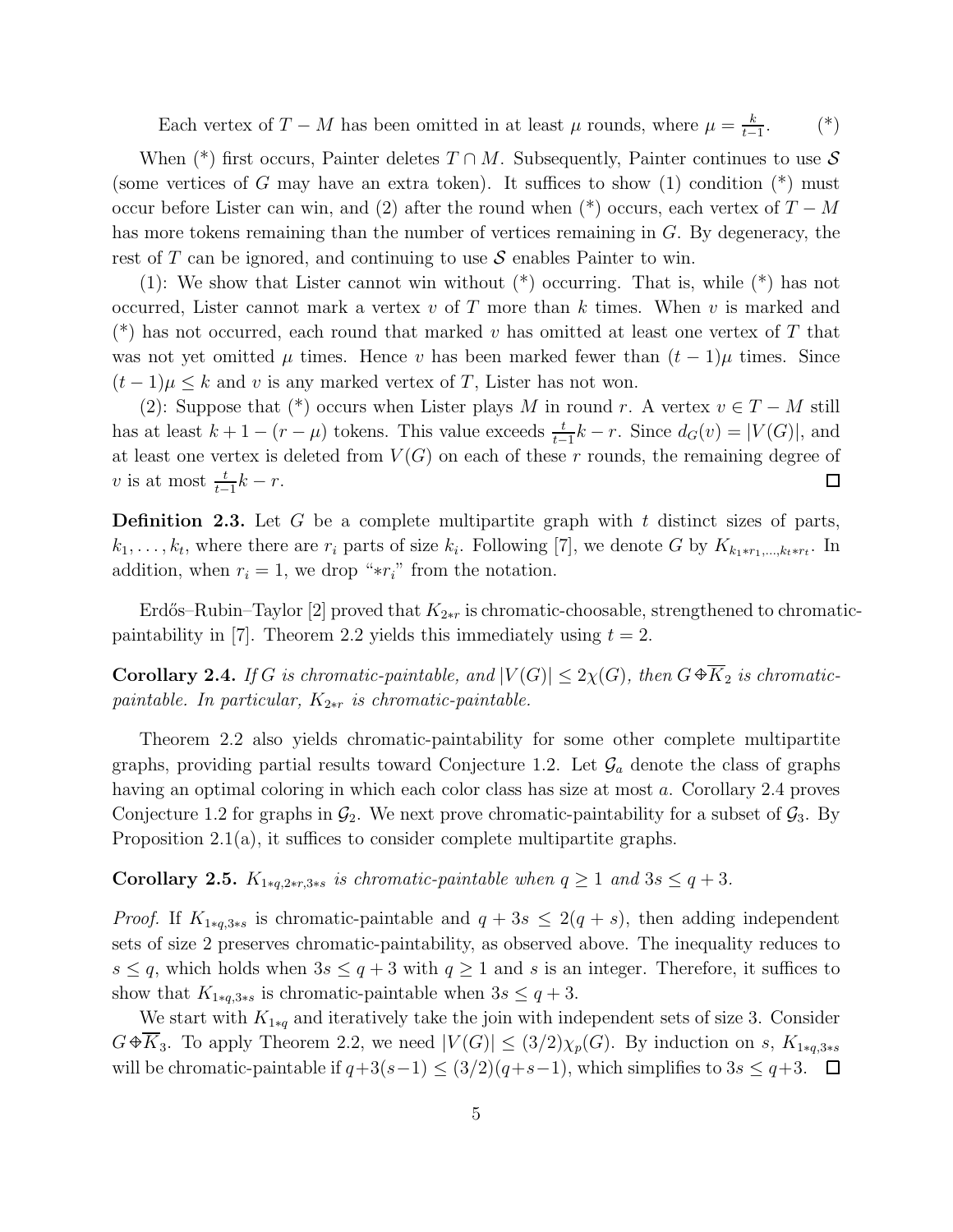Note that here the number of vertices is at most  $2k + 1 - \frac{2}{3}$  $\frac{2}{3}q$ , where k is the chromatic number. We require  $q \ge 1$  because  $K_{2*r,3}$  is not 3-paintable for  $r > 1$  [7].

Ohba [11] showed that G is chromatic-choosable when  $|V(G)| \leq \chi(G) + \sqrt{2\chi(G)}$ . Using Theorem 2.2, we obtain chromatic-paintability under a weaker restriction.

# **Theorem 2.6.** If  $|V(G)| \leq \chi(G) + 2\sqrt{\chi(G) - 1}$ , then G is chromatic-paintable.

*Proof.* Let  $n = |V(G)|$  and  $k = \chi(G)$ . A proper k-coloring of G expresses G as a subgraph of a complete k-partite graph, so we may assume that G is a complete k-partite graph. Let q be the number of parts of size 1. We prove the claim by induction on  $k - q$ . When  $k - q = 1$ , G has the form  $\overline{K}_t \oplus K_q$ , which is chromatic-paintable by repeatedly applying Theorem 2.2, adding one vertex each time.

When  $k-q > 1$ , let T be a smallest non-singleton part, with  $t = |T|$ , and let  $G' = G-T$ . It suffices to prove (1)  $G'$  is small enough for the induction hypothesis to making  $G'$  chromaticpaintable, and (2) t is small enough for Theorem 2.2 to apply when T is added to  $G'$ .

(1): We are given  $n \leq k + 2\sqrt{k-1}$  and need  $n - t \leq (k - 1) + 2\sqrt{k-2}$ . Thus it suffices to prove  $k + 2\sqrt{k-1} - t \leq k - 1 + 2\sqrt{k-2}$ . This inequality simplifies to  $t - 1 \geq$  $2(\sqrt{k-1} - \sqrt{k-2})$ . The difference of consecutive square roots is small; since  $t \geq 2$  and  $k \geq 3$ , the inequality holds.

(2): Again we are given  $n \leq k + 2\sqrt{k-1}$ , but now we need  $n-t \leq \frac{t}{t-1}$  $\frac{t}{t-1}(k-1)$ . It suffices to prove  $k + 2\sqrt{k-1} - t \leq \frac{t}{t-1}$  $\frac{t}{t-1}(k-1)$ , which simplifies to  $2\sqrt{k-1} \leq t-1+\frac{k-1}{t-1}$ . The right side is minimized when  $t - 1 = \sqrt{k-1}$ , and there equality holds.  $\Box$ 

The bound in Theorem 2.6 holds with equality when  $k-1$  is a perfect square and G is the complete k-partite graph with  $k-2$  parts of size 1 and two parts of size  $1 + \sqrt{k-1}$ .

Consider now  $G \oplus K_t$ . Although always  $\chi(G \oplus K_t) = \chi(G) + t$ , adding t vertices need not increase the paint number by t. In fact,  $G \oplus K_t$  is chromatic-paintable when t is sufficiently large. Kozik, Micek, and Zhu [9] also proved this, but without an explicit bound on the value of  $t$  that suffices. We prove a technically more general statement; it applies to all graphs because always  $G$  is d-degenerate when  $d$  is the maximum degree.

Let [k] denote  $\{1, ..., k\}$ . When  $\chi(G) = k$ , a proper k-coloring is an *optimal* coloring.

**Theorem 2.7.** Let G be a d-degenerate graph having an optimal coloring with color classes  $V_1, \ldots, V_k$  such that  $|V_i| \le a$  for  $i \in [k]$ . If  $t \ge (a+1)d$ , then  $\chi_p(G \oplus K_t) = \chi(G \oplus K_t)$ .

*Proof.* Let  $\pi$  be an ordering of  $V(G)$  in which each vertex has at most d earlier neighbors. Let T be the set of t added dominating vertices not in G. Since  $\chi(G \oplus K_t) = k + t$ , it suffices to give a strategy for Painter to show that  $G \oplus K_t$  is  $(k + t)$ -paintable.

When  $M \subseteq V(G)$ , Painter deletes an independent subset of M chosen greedily with respect to  $\pi$ . For  $v \in V(G)$ , there are at most d such rounds in which v is marked but not removed, by the choice of  $\pi$ . Hence we will reserve  $d+1$  tokens for such rounds, not used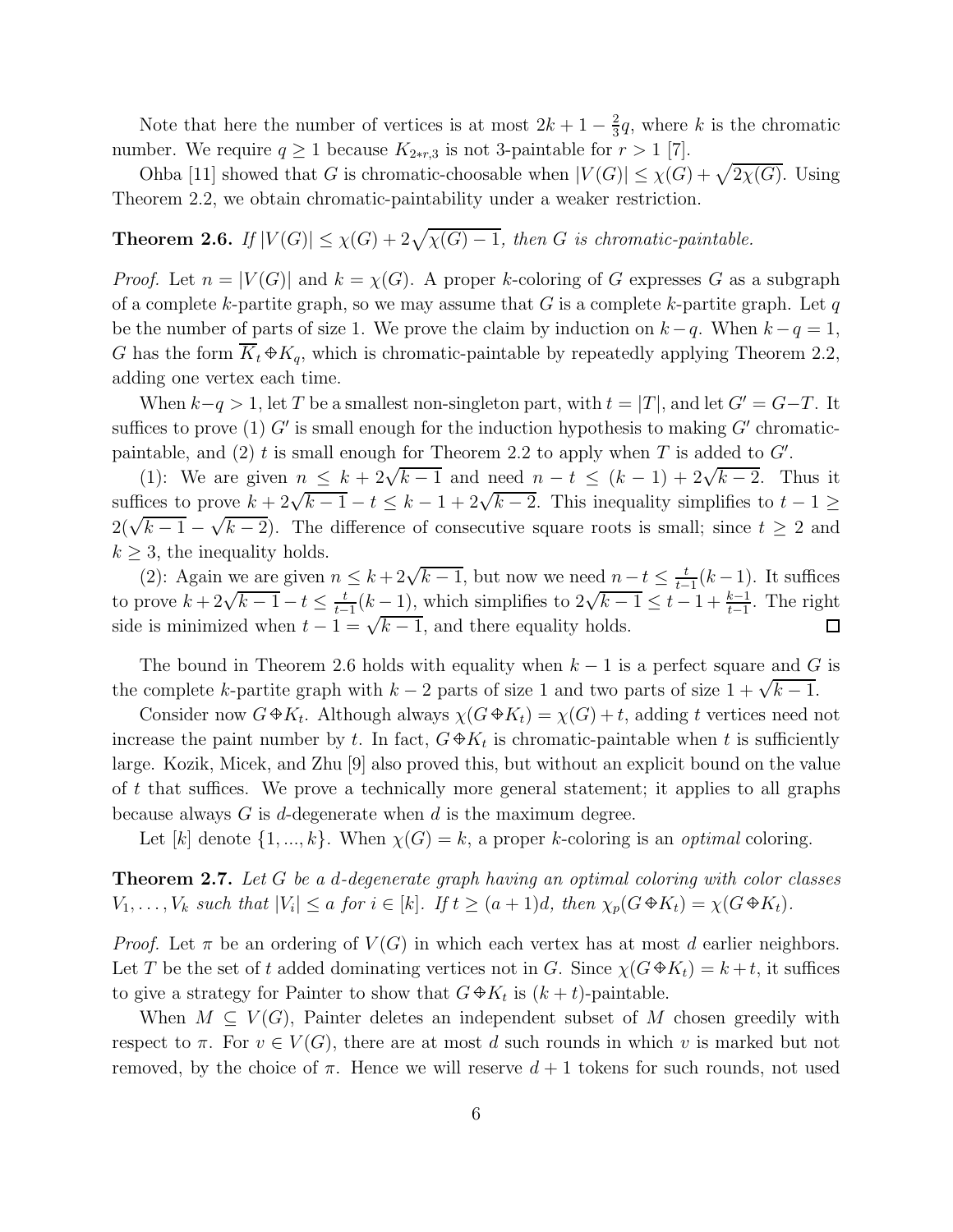on rounds with  $M \cap T \neq \emptyset$ . When  $M \cap T \neq \emptyset$ , Painter will delete a vertex of  $M \cap T$  or a subset of  $M \cap V(G)$ . We must ensure that the first option is not used too often when  $v \in M$ ; the second option causes no trouble if  $d+1$  tokens are reserved for v.

Let v be a vertex of G remaining when round s begins. Let  $g(v, s)$  denote the number of earlier steps on which  $M \cap T \neq \emptyset$  and  $v \notin M$ . Let  $V_{i,s} = \{v \in V_i \cap V(G_s): g(v,s) \leq d\}.$ Intuitively,  $V_{i,s}$  is the set of vertices in color class  $V_i$  that have not yet had  $d+1$  tokens reserved for use within G. Always  $V_{i,s+1} \subseteq V_{i,s}$ .

When  $M \cap T \neq \emptyset$ , if  $V_{i,s} \subseteq M$  for some i, then Painter deletes  $V_{i,s}$  for some such i. Otherwise, Painter deletes a vertex of  $M \cap T$ .

Claim 1: While  $\bigcup_i V_{i,s} \neq \emptyset$ , at most ad + k − 1 rounds with  $M \cap T \neq \emptyset$  have been played. On at most  $k-1$  such rounds, Painter deleted a nonempty set  $V_{i,s}$ , since a nonempty one remains. When Painter deletes a vertex of  $M \cap T$ , some vertex of  $V_{i,s}$  is not in M. Since  $|V_i| \leq a$ , this happens at most *ad* times while  $V_{i,s}$  remains nonempty.

**Claim 2:** While  $v \in V_{i,s}$ , there remain more than d tokens at v. Since  $t \geq (a+1)d$ , vertex v starts with at least  $(a + 1)d + k$  tokens. By Claim 1, at most  $ad + k - 1$  rounds were played with  $M \cap T \neq \emptyset$ . Hence at least  $d+1$  tokens remain available at v.

**Claim 3:** A vertex of T loses at most  $k + t$  tokens before removal. A vertex of T loses tokens only when  $M \cap T \neq \emptyset$ . On such rounds, Painter deletes a vertex of T or the set  $V_{i,s}$ for some i. There are at most t rounds of the first type and at most  $k$  of the second type.

By Claim 3, all of T is removed. By Claim 2,  $d+1$  tokens get reserved at each vertex of G. Hence the Painter strategy succeeds.  $\Box$ 

# 3 Complete Bipartite Graphs

Vizing [18] proved that  $K_{k,r}$  is k-choosable if and only if  $r < k^k$ . We extend this characterization to k-paintability by considering a more general f-paintability problem on  $K_{k,r}$ . The theorem leads to further results about the k-paintability of  $K_{k+j,r}$ .

**Theorem 3.1.** Consider  $K_{k,r}$  with  $k \leq r$ , having parts X and Y with  $X = x_1, \ldots, x_k$ . When  $f(x_i) = t_i$  and  $f(y) = k$  for  $y \in Y$ , Painter has a winning strategy if and only if  $r < \prod t_i$ .

*Proof.* (Necessity) It suffices to show that  $K_{k,r}$  is not f-choosable whe  $r = \prod t_i$ , Let  $L(x_i) =$  $U_i$  so that  $|U_i| = t_i$  and  $U_1, \ldots, U_k$  are pairwise disjoint. Let  $\{L(y): y \in Y\} = U_1 \times \cdots \times U_k$ . Any coloring chosen from these lists puts a color from  $U_i$  on  $x_i$  for  $1 \le i \le k$ , but then the vertex in Y having this set as its list cannot be properly colored.

(Sufficiency) Note that  $r < \prod t_i$  requires  $\min t_i \geq 1$ . We use induction on  $\sum t_i$ . When  $\sum t_i = k$ , we have  $Y = \emptyset$ , and Painter will win. For  $\sum t_i > k$ , consider the first marked set M. By Proposition 2.1(c), we may assume that M intersects both X and Y. We may also assume  $|M \cap X| = 1$ ; otherwise, Painter deletes  $M \cap X$  and each remaining vertex in Y has more tokens than its degree. We may assume  $M \cap X = \{x_k\}$ . Let  $q = |M \cap Y|$ .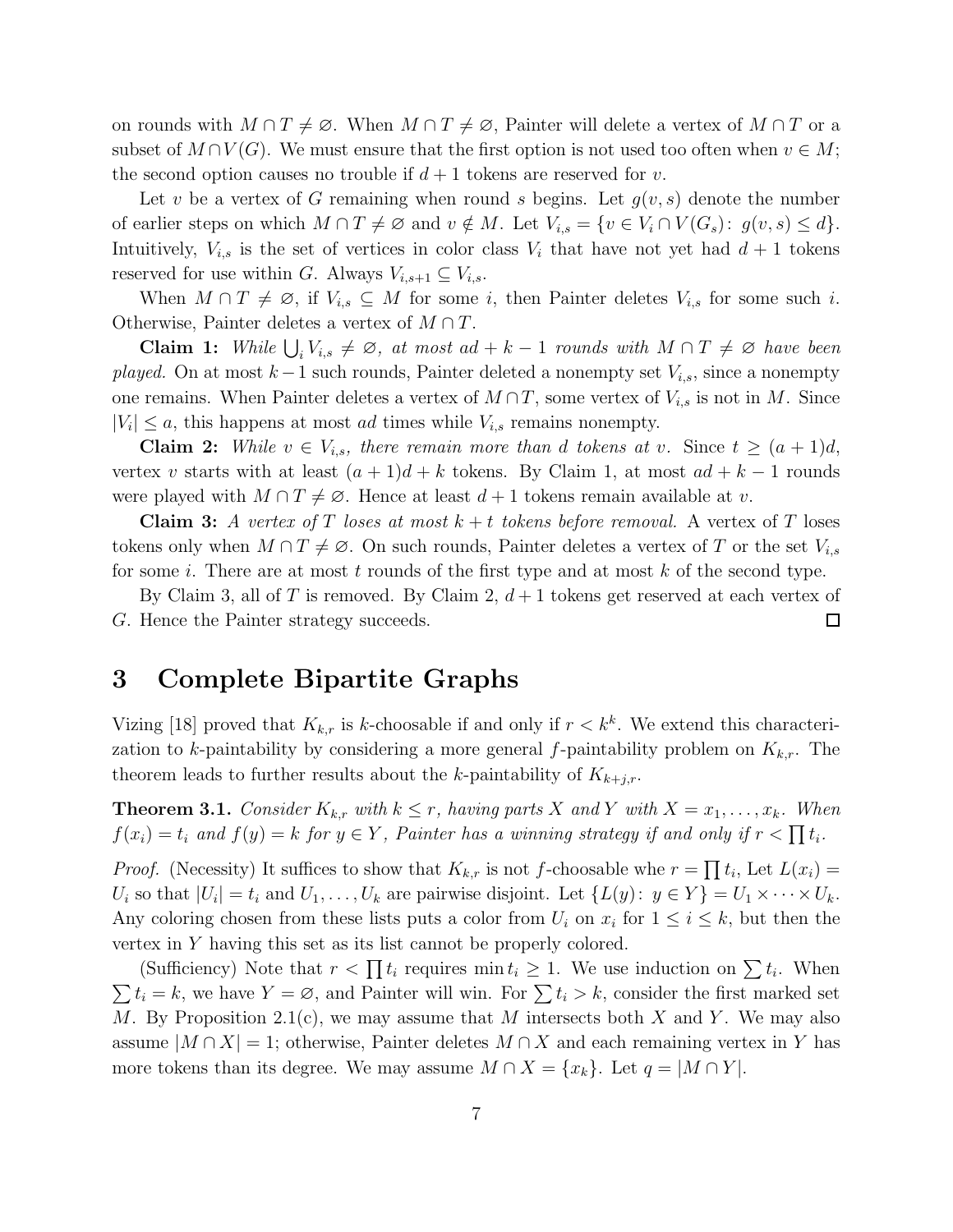**Case 1:**  $q < \prod_{i=1}^{k-1} t_i$ . Painter deletes  $v_k$ ; there remain  $k-1$  vertices in X. By degeneracy, vertices of  $Y - M$  are now irrelevant. Each of the q vertices of  $Y \cap M$  has  $k - 1$  tokens; the induction hypothesis applies.

**Case 2:**  $q \geq \prod_{i=1}^{k-1} t_i$ . Painter deletes  $M \cap Y$ . Since  $r < \prod_{i=1}^{k} t_i$ , the number of vertices left in Y is less than  $\prod_{i=1}^k t_i - \prod_{i=1}^{k-1} t_i$ , which equals  $(t_k - 1) \prod_{i=1}^{k-1} t_i$ . Since  $t_k - 1$  tokens remain on  $v_k$ , the induction hypothesis applies.  $\Box$ 

**Corollary 3.2.**  $K_{k,r}$  is k-paintable if and only if  $r < k^k$ .

Hoffman and Johnson [4] proved that  $K_{k+1,r}$  fails to be k-choosable if and only if  $r \geq$  $k^k - (k-1)^k$ . We will see in Corollary 3.8 that the least r such that  $K_{k+1,r}$  is not k-paintable is smaller than this when  $k \geq 4$  (also for  $k = 3$ , by computer search). Consider  $K_{l,r}$  with partite sets X of size l and Y of size r. We present a recursive strategy for Lister on  $K_{l,r}$  when the vertices in Y all have k tokens and the vertices in X have  $t_1, \ldots, t_l$  tokens, respectively.

**Definition 3.3.** Fix nonnegative integers  $k$  and  $l$ . Given an  $l$ -tuple  $t$  of nonnegative integers, and  $S \subseteq [l]$ , let  $t^S$  denote the *l*-tuple obtained from  $t$  by reducing by 1 the coordinates indexed by S, and let  $t|_{\overline{S}}$  denote the  $(l-|S|)$ -tuple obtained from t by restricting t to the coordinates indexed by  $[l] - S$ . Define  $g(k, t)$  recursively by letting

$$
g(k,t) = \begin{cases} 0 & \text{if } \prod t_i = 0, \\ 1 & \text{if } k = 0, \\ \infty & \text{if } l < k, \\ \min_{S \subseteq [l]} \left[ g(k-1, t |_{\overline{S}}) + g(k, t^S) \right] & \text{otherwise.} \end{cases}
$$

**Proposition 3.4.** If  $l = k$ , then  $g(k, t) = \prod_{i=1}^{l} t_i$ .

*Proof.* We use induction on  $\prod t_i$ . By the definition of  $g(k, t)$ , the claim holds when min  $t_i = 0$ . Otherwise, the boundary cases imply that in the nontrivial case the minimum occurs only when  $|S| = 1$ . By symmetry, we may assume  $S = \{l\}$ . By the induction hypothesis,  $g(k, t) = \prod_{i=1}^{l-1} t_i + (t_l - 1) \prod_{i=1}^{l-1} t_i = \prod_{i=1}^{l} t_i.$  $\Box$ 

Thus the next theorem includes, within the special case  $l = k$ , a proof that  $K_{k,r}$  is not *k*-paintable when  $r \geq k^k$ .

**Theorem 3.5.** Consider  $K_{l,r}$  with  $l \leq r$ , having parts X and Y with  $X = x_1, \ldots, x_l$ . When  $f(x_i) = t_i$  and  $f(y) = k$  for  $y \in Y$ , Lister has a winning strategy if  $r \ge g(k, t)$ .

*Proof.* We give a recursive strategy for Lister, using induction on  $\prod t_i$ . If min  $t_i = 0$ , then Lister wins by playing a vertex in  $X$  with no tokens, even if  $Y$  is empty.

When min  $t_i > 0$ , we may assume  $r = g(k, t)$  and let S be an index subset of [l] that yields the minimum in the definition of  $g(k, t)$ . Lister plays  $\{x_i : i \in S\}$  plus  $g(k-1, t|_{\overline{S}})$ vertices in Y. By Proposition 2.1(a), Painter deletes a maximal independent subset of  $M$ .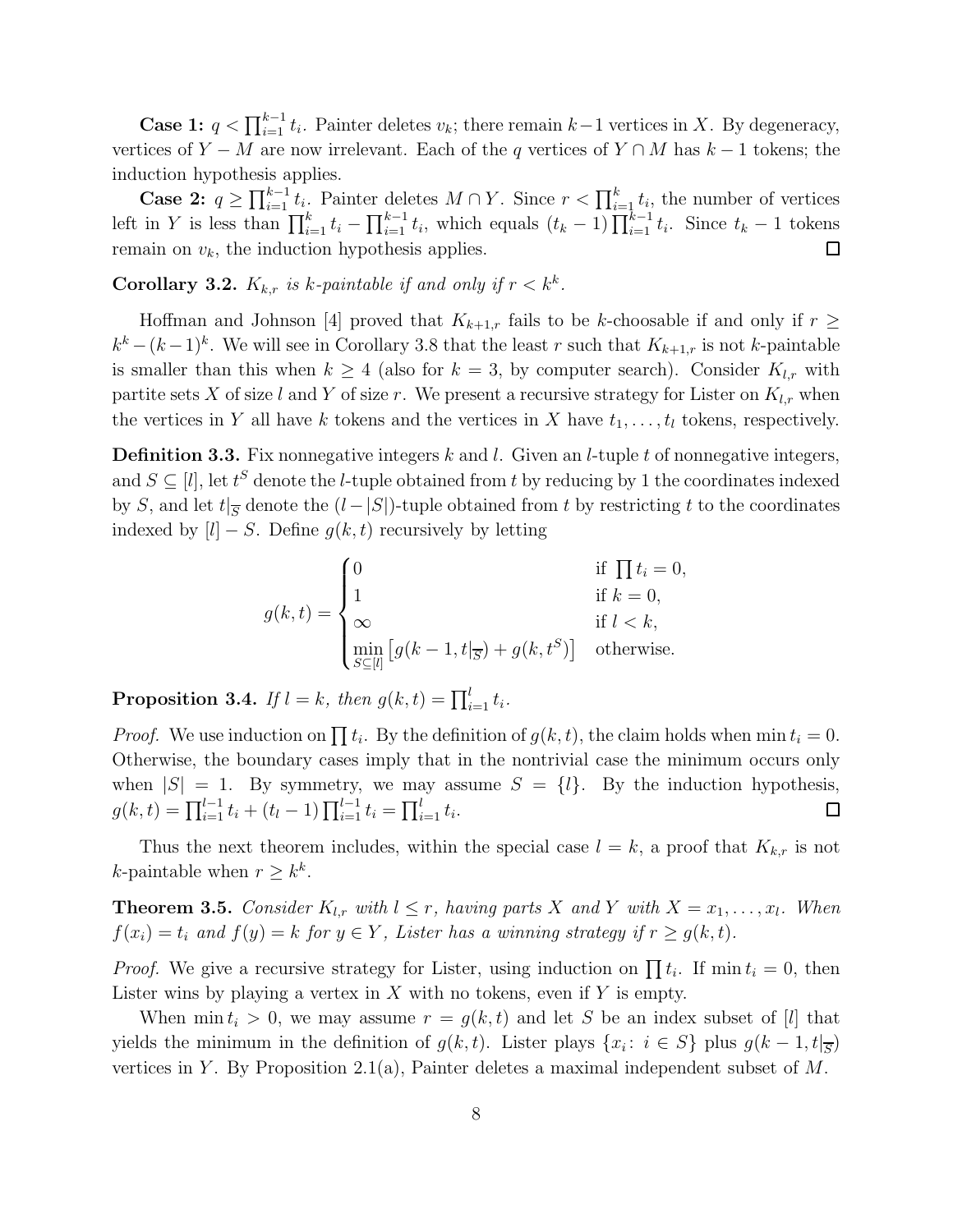**Case 1:** Painter deletes M ∩X. Lister continues play on  $(X - M) \cup (M \cap Y)$ , ignoring the vertices of  $Y - M$ . Each vertex of  $M \cap Y$  now has  $k - 1$  tokens. Since  $|M \cap Y| = g(k - 1, t|_{\overline{S}})$ , the induction hypothesis implies that Lister has a winning strategy in the remaining game.

**Case 2:** Painter deletes  $M \cap Y$ . Lister continues play on the remaining graph, with vertices  $(Y - M) \cup X$ . The token-count vector on X is now  $t^S$ . Since  $Y - M = g(k, t^S)$ , the induction hypothesis implies that Lister has a winning strategy in the remaining game.  $\Box$ 

When Painter deletes  $M \cap Y$ , Lister would prefer to have marked as many vertices of X as possible to obtain the maximum reduction in tokens on  $X$ . The danger, of course, is that when  $M \cap X$  is larger, Painter may then decide to delete  $M \cap X$ .

Theorem 3.5 provides only an upper bound on the least  $r$  such that Lister has a winning strategy. Ignoring  $Y - M$  when Painter deletes  $M \cap X$  limits Lister's options; possibly Lister should use these vertices. By Proposition 2.1(b), we may assume that  $|S| \leq j + 1$ . This restriction on Lister allows us to compute upper bounds for larger examples.

**Example 3.6.** One approach for Lister is to always mark  $l - k + 1$  vertices in X with the most tokens. This strategy is optimal when  $l = k$  (always  $|M \cap X| = 1$ , but it did not matter in Proposition 3.4 which was marked).

Consider  $K_{k+1,r}$ , where  $l = k+1$  and each  $t_i$  is k. If  $|M \cap X| = 2$  and Painter deletes  $M \cap X$ , then the remaining game has the form in Theorem 3.1. Lister can win it if  $\prod_{i \notin S} t_i$ vertices remain (with  $k-1$  tokens each) in  $M \cap Y$  (that is,  $|M \cap Y| = g(k-1,t|_{\overline{S}})$ ). By making  $M \cap Y$  this size, Lister forces Painter to delete  $M \cap Y$  to avoid losing.

By summing instances of  $\prod_{i \notin S} t_i$  as the token counts in X decrease, we can accumulate enough vertices in Y to ensure a win for Lister. Eventually some token count in X is driven to 0, and Lister wins by marking that vertex with no need for additional vertices in Y . We thus obtain a value of r such that  $K_{k+1,r}$  is not k-paintable. Below we list the computation for  $k \leq 4$ . At each step, we list the vector t of token counts in X and the number of vertices in Y that Lister will mark and Painter will delete.

| $k=2$   |                | $k=3$     |    | $k=4$       |     |
|---------|----------------|-----------|----|-------------|-----|
| (2,2,2) | $\overline{2}$ | (3,3,3,3) | 9  | (4,4,4,4,4) | 64  |
| (1,1,2) | 1              | (2,2,3,3) | 4  | (3,3,4,4,4) | 36  |
|         |                | (2,2,2,2) | 4  | (3,3,3,3,4) | 27  |
|         |                | (1,1,2,2) | 1  | (2,3,3,3,3) | 18  |
|         |                | (1,1,1,1) | 1  | (2,2,2,3,3) | 8   |
|         |                |           |    | (2,2,2,2,2) | 8   |
|         |                |           |    | (1,1,2,2,2) | 2   |
|         |                |           |    | (1,1,1,1,2) | 1   |
| Total   | 3              | Total     | 19 | Total       | 164 |

We conclude that  $K_{3,3}$  is not 2-paintable,  $K_{4,19}$  is not 3-paintable, and  $K_{5,164}$  is not 4paintable. We will show that the in general the threshold on r for  $\chi_p(K_{k+1,r} > k$  is smaller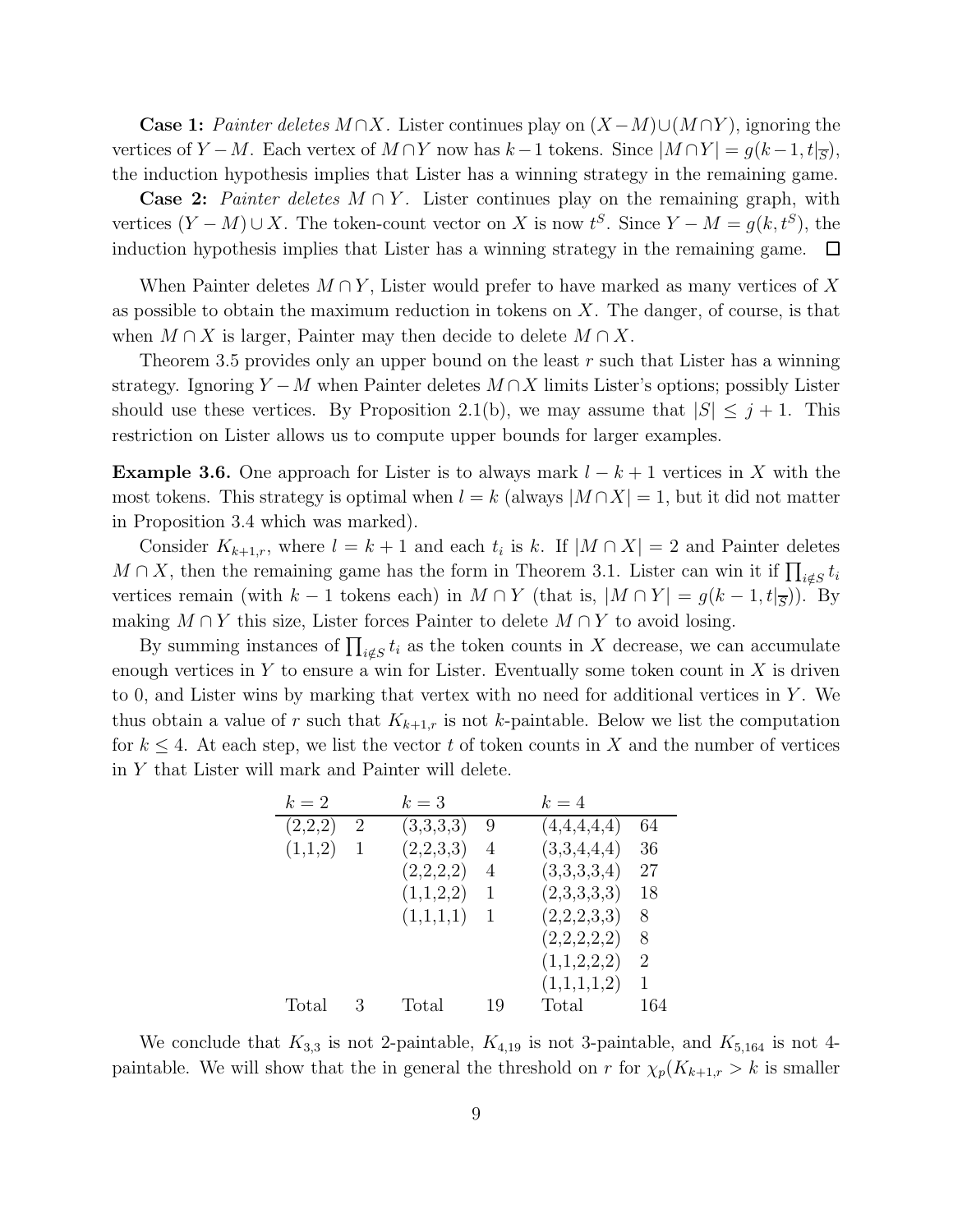than the threshold  $k^k - (k-1)^k$  for  $\chi_{\ell}(K_{k+1,r} > k$  [4] (the threshold for  $\chi_{\ell}(K_{4,r}) > 3$  is  $r = 19$ , but the threshold for  $\chi_{\ell}(K_{5,r}) > 4$  is  $r = 175$ , larger than 164).

However, Lister in fact can win even with smaller  $r$ . Exhaustive computer search of the games has shown that already  $K_{4,12}$  is not 3-paintable, improving the bound  $r \leq 19$  computed above  $(K_{4,11}$  is 3-paintable). We have not determined the least r such that  $K_{5,r}$  is not 4paintable. However, optimizing over S to compute the recursive bound  $g(4, (4,4,4,4,4))$ from Theorem 3.5, we find that  $K_{5,126}$  is not 4-paintable, improving on  $K_{5,164}$ .

Marking the vertices in X with highest token counts greedily makes the product of the remaining counts smallest at each step. This heuristic is generally good, but we have found instances where it is better for Lister to mark vertices with smaller counts. We also have found instances where it is better for Lister to mark fewer than  $l - k + 1$  vertices in X. These anomalies suggest that determining the paintability of  $K_{l,r}$  in general is very hard, and hence we only present bounds.

**Proposition 3.7.** If t is the  $(k + 1)$ -tuple  $(k, ..., k)$ , then  $h(t) \leq \frac{k+1}{2k}$  $\frac{k+1}{2k}(k^k-1)+k^{k-1}, \text{ where }$ h is the result of the recursive computation in Definition 3.3 when S always corresponds to two vertices in X with the most tokens.

*Proof.* The iteration to compute h takes no more than  $\frac{(k-1)(k+1)}{2} + 1$  rounds. Each round accumulates the product of all remaining entries except the two largest, and those largest decrease by 1. To get an upper bound on the product at each round, replace all entries with their average. Summing over  $0 \le n \le (k-1)(k+1)/2$ , we have

$$
h(t) \le \sum \left(k - \frac{2n}{k+1}\right)^{k-1} \le k^{k-1} + \int_0^{\frac{(k-1)(k+1)}{2}} \left(k - \frac{2x}{k+1}\right)^{k-1} dx = \frac{k+1}{2k}(k^k - 1) + k^{k-1} \quad \Box
$$

**Corollary 3.8.** When k is sufficiently large,  $K_{k+1,r}$  is k-choosable when  $r < (.62+o(1))k^k$ , but  $K_{k+1,r}$  is not k-paintable when  $r > (.5 + o(1))k^k$ .

*Proof.* The threshold  $k^k - (k-1)^k$  for non-k-choosability [4] is asymptotic to  $k^k(1-e^{-1})$ . On the other hand, the bound from Proposition 3.7 is less than  $\frac{1}{2}k^k(1+3/k)$ .  $\Box$ 

### 4 Paint-critical graphs

Voigt in [19] characterized 3-choice-critical graphs, using the characterization of 2-choosable graphs. Using an analogous characterization of 2-paintable graphs [20], we adapt the methods of Voigt to characterize 3-paint-critical graphs.

**Definition 4.1.** A graph G is k-paint-critical if  $\chi_p(G) > \chi_p(G - e)$  whenever  $e \in E(G)$ . The *core* of a graph is the subgraph obtained by iteratively deleting vertices of degree 1.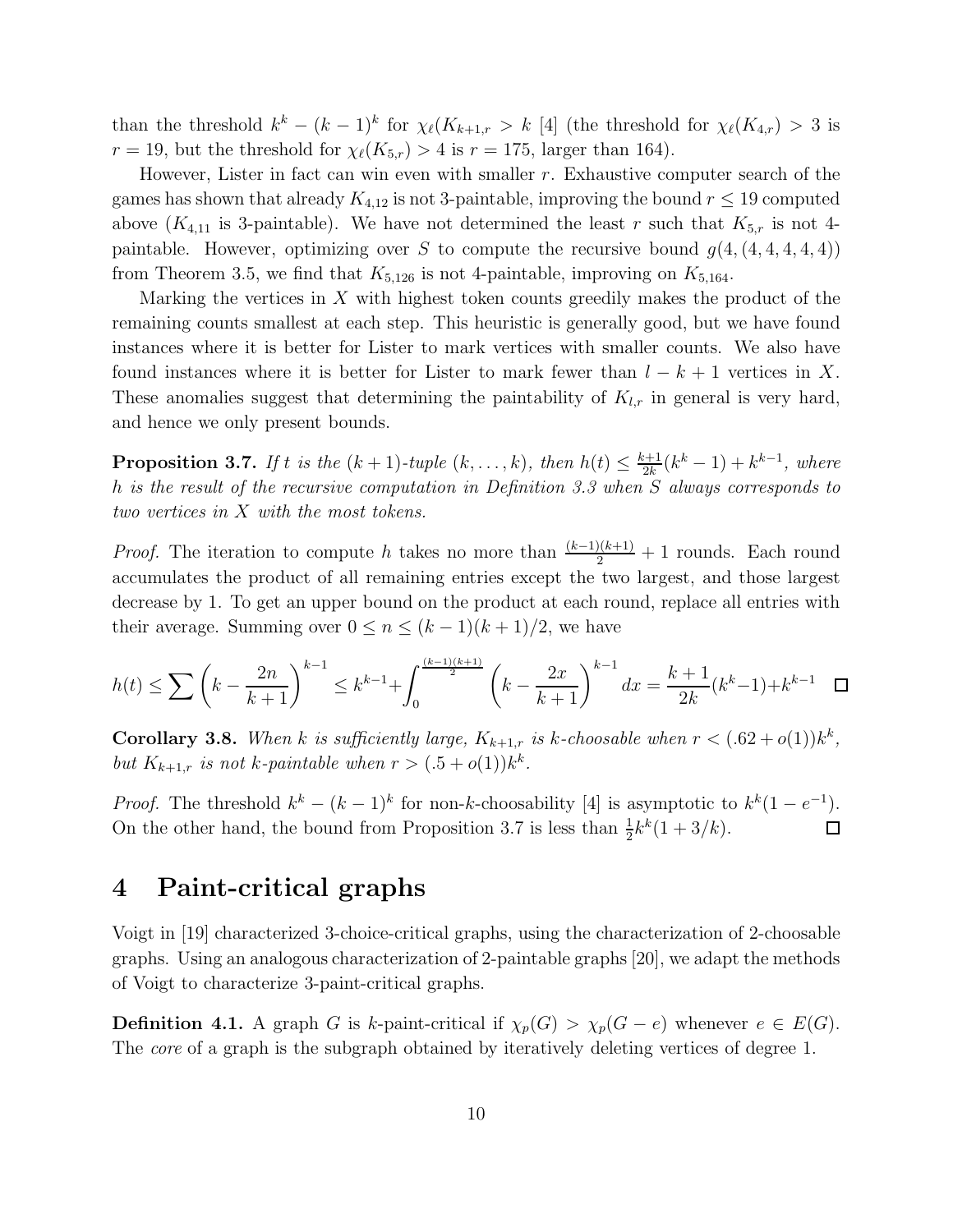**Theorem 4.2** (Zhu [20]). A graph is 2-paintable if and only if each component of its core is  $K_1$ , an even cycle, or  $\Theta_{2,2,2}$ .

The difference between 2-choosability and 2-paintability is that a graph whose core is  $\Theta_{2,2,2k}$  with  $k > 1$  is 2-choosable but not 2-paintable.

### Theorem 4.3. A graph is 3-paint-critical if and only if it is one of the following

- 1. An odd cycle.
- 2. Two edge-disjoint even cycles connected by a path (of length at least 0).
- 3.  $\Theta_{2r,2s,2t}$  with  $r > 1, s \geq 1, t \geq 1$ .
- 4.  $\Theta_{2r+1,2s+1,2t+1}$  with  $r \geq 1, s \geq 1, t \geq 0$ .
- 5.  $\Theta_{2,2,2,2}$ .

*Proof.* It suffices to consider connected graphs. Let  $P$  be the family of graphs listed above. Graphs in  $P$  are not 2-paintable, since they are cores but not in the list of Theorem 4.2. They are 2-degenerate, however, so they are 3-paintable. To show that they are 3-paint-critical, it suffices to check that deleting any edge from any graph in  $P$  yields a graph whose core is named in Theorem 4.2. From  $C_{2k+1}$ , we get  $K_1$ . From two even cycles joined by a path, we get one even cycle or disjoint even cycles. From a theta-graph consisting of three paths whose lengths have the same parity, we get an even cycle. From  $\Theta_{2,2,2,2}$ , we get  $\Theta_{2,2,2}$ .

It remains to show that every 3-paint-critical graph G is in  $\mathcal P$ . Note first that G is connected. Also G has no leaves (vertices of degree 1); deleting a leaf would not reduce the paintability. Since  $G - e$  is 2-paintable whenever  $e \in E(G)$ , each component of its core is K<sub>1</sub>, an even cycle, or  $\Theta_{2,2,2}$  (by Theorem 4.2). Since G is connected, the core of  $G - e$  has at most two components.

Suppose first that the core of  $G - e$  has two components. If either is  $K_1$ , then G has a vertex of degree 1, already excluded. Otherwise, each component has a cycle, and they are connected in G by a path through  $e$ . Now G has a proper non-2-paintable subgraph (and hence is not 3-critical) unless G itself consists of two even cycles connected by a path.

We may therefore assume that the core of  $G - e$  is connected. Hence e is not a cut-edge of G, and G has a cycle C through e. If G has no other cycle, then G is a unicyclic graph with minimum degree at least 2 and hence is a cycle (in fact an odd cycle if not 2-paintable).

Hence G has a cycle other than C. If G has a cycle that shares no edges with C, then since  $G$  is connected there is a path connecting them. As argued earlier,  $G$  now properly contains a graph in  $P$  or belongs to  $P$ .

Finally, suppose that G has a cycle sharing an edge with  $C$ . Now G contains a thetagraph consisting of three paths joining two vertices. If any two of their lengths have opposite parity, then G properly contains an odd cycle. Otherwise, the three lengths have the same parity. Now G properly contains a theta-graph in  $P$  unless all three paths have length 2. If  $G = \Theta_{2,2,2}$ , then G is 2-paintable. Hence  $\Theta_{2,2,2}$  occurs as a proper subgraph G' of G.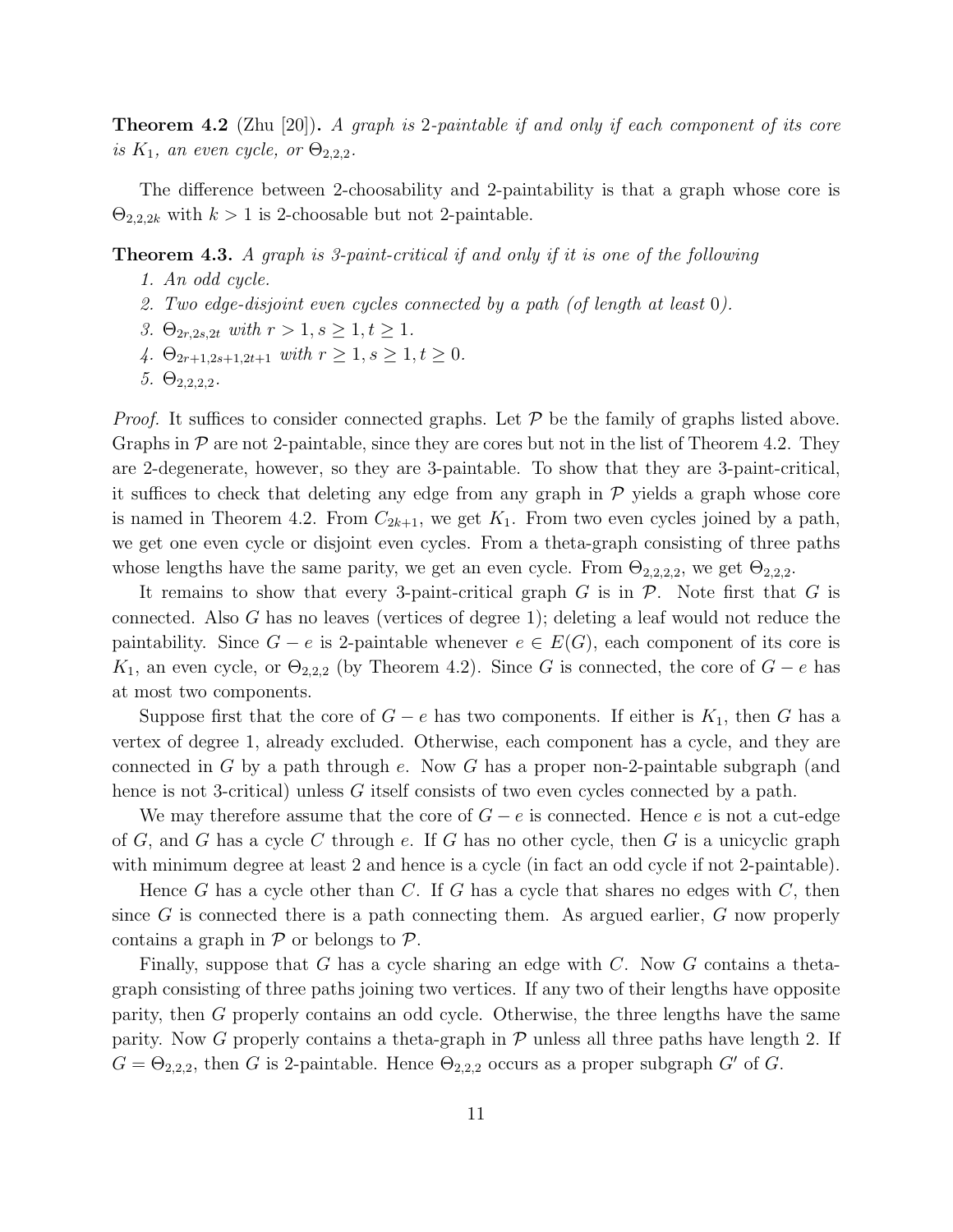Since G is 2-edge-connected, we can grow G from any 2-edge-connected subgraph by iteratively adding ears (paths through new vertices that connect existing vertices) or closed ears (cycles using exactly one existing vertex). Consider growing  $G$  from  $G'$  in this way. The possibilities for the first such addition are shown in Figure 1.



Figure 1: Ways to add an ear or closed ear to  $\Theta_{2,2,2}$ .

If a cycle is added or an added path forms a cycle with one edge of  $G'$  (cases (a), (b), and (c) in Figure 1), then the cycle has odd length or yields edge-disjoint even cycles.

If the added path connects the two high-degree vertices of  $G'$  (case (e)), then it forms an odd cycle or  $\Theta_{2,2,2,2}$  (which lies in P) or a graph containing  $\Theta_{2r,2,2}$  with  $r > 1$  (again in P).

Finally, if the added path connects two low-degree vertices of  $G'$ , then it forms an odd cycle with two edges of G' or forms a theta-graph of the form  $\Theta_{2r+1,3,1}$  with  $r \geq 1$  having a high-degree vertex at an endpoint of the added path.  $\Box$ 

# References

- [1] N. Alon and M. Tarsi, Colorings and orientations of graphs. Combinatorica. 12 (1992) 125–134.
- [2] P. Erdős, A.L. Rubin, and H. Taylor, Choosability in graphs. Proc. West Coast Conf. Combinatorics, Graph Theory and Computing (Humboldt State Univ., Arcata, Calif., 1979), Congr. Numer. 26 (1980) 125-157.
- [3] J. Hladky, D. Kral, and U. Schauz, Brooks' Theorem via the Alon-Tarsi Theorem. Discr. Math. 310 (2010), 3426–3428.
- [4] D.G. Hoffman and P.D. Johnson Jr., On the choice number of  $K_{m,n}$ . Proc. 24th SE Intl. Conf. Comb., Graph Theory, and Computing (Boca Raton, FL, 1993), Congr. Numer. 98 (1993), 105–111.
- [5] P.-Y. Huang, T.-L. Wong, and X. Zhu, Application of polynomial method to on-line list colouring of graphs. Europ. J. Combin. 33 (2011), 872–883.
- $[6]$  H.A. Kierstead, On the choosability of complete multipartite graphs with part size three. Discrete Math. 211 (2000), 255–259.
- [7] S.-J. Kim, Y. Kwon, D.D. Liu, and X. Zhu, On-line list colouring of complete multipartite graphs. Electron. J.Combin. 19 (2012), Paper #P41, 13 pages.